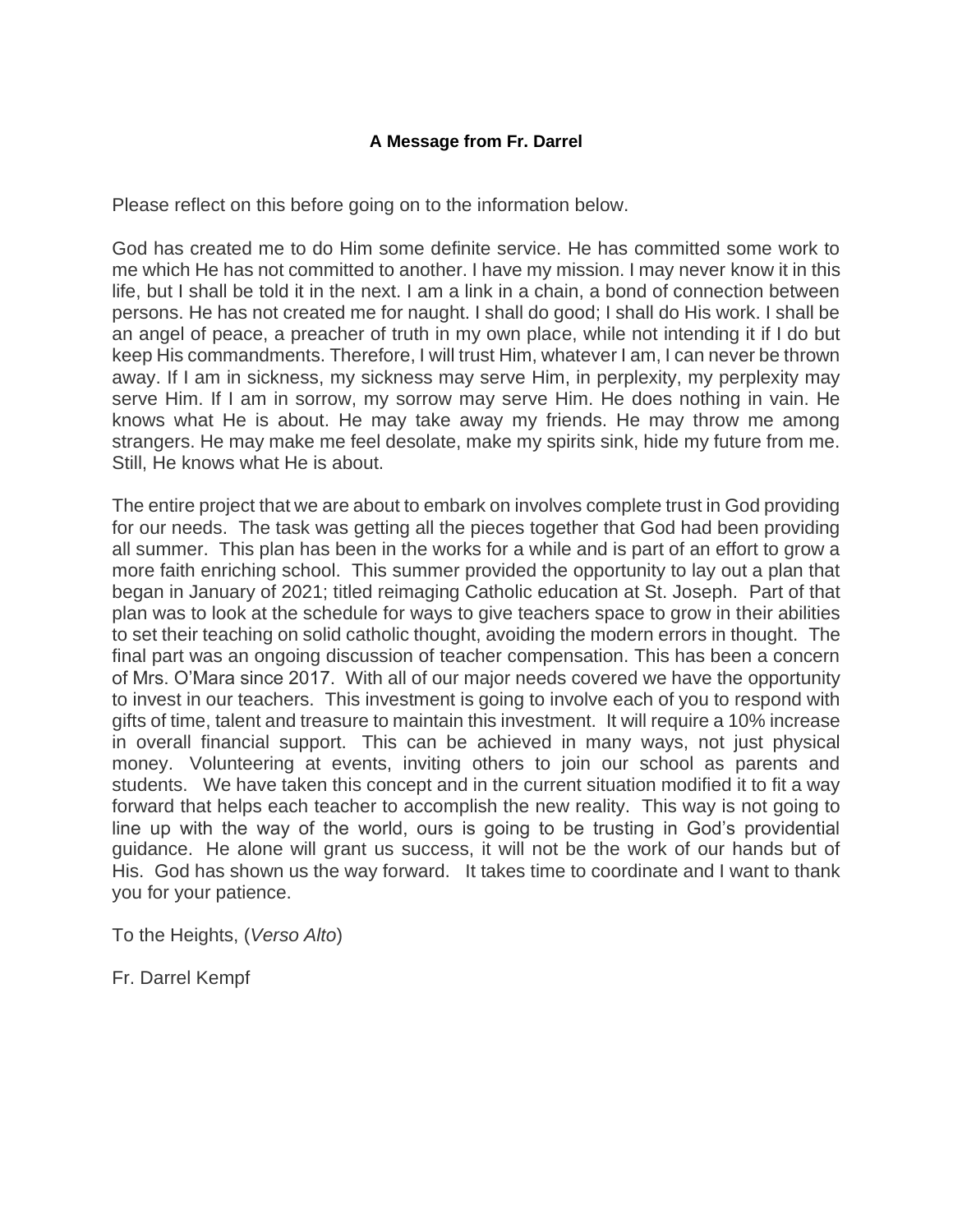## **Letter to St. Joseph Families August 16, 2021**

Dear St. Joseph School Families,

No one could be more grateful than I in recognizing the accomplishments of those individuals who assisted St. Joseph Catholic School through a time which included many adverse effects.

Fr. Kempf and the Parish Staff over these months have provided much needed support and prayers. Both Mrs. Pline and Mr. Schneider worked towards making August 23rd, our first day of school, welcoming. Thank you!

But it was the combined efforts of Mrs. Hafner, Mrs. Thelen, and Mr. Weber, which was instrumental in bringing all things together and implementing a plan and great start for the 2021- 2022 school year. We are blessed by your presence!

Staff changes have indeed taken place but a formidable team has come together under the guidance of the administration and staff to assist them and provide for our students' needs.

We traversed through a year that limited our time together. We will continue to strive to be a family again. As such, the staff has chosen "The Holy Family" as our theme, in continuation of proclaiming the "Year of St. Joseph".

The following staff assignments are:

- Mrs. Debra Thelen 7/8th Homeroom Science and Math
- Mr. Ryan Weber 6th Homeroom ELA and Social Studies
- Mrs. Casey Zimmer 4/5th Homeroom (New Hire)
- Mrs. Mary Smith 2/3rd Homeroom (New Hire)
- Mrs. Kerri Hafner Kindergarten/First Grade Homeroom with teaching assistance from Mrs. Alison Klein and Mr. Caleb Heckman (New Hires)
- Mrs. Beth Thelen Young Fives with teaching assistance (New Hire)
- Mrs. Kim Pung 8th Grade Algebra (New Hire)
- Mrs. Catherine Weber Music (Thursdays)
- Mrs. Tara Thelen Physical Education (Wednesdays)
- Mrs. Alison Klein Art (Fridays)
- Ms. Nickie Wentworth Technology (New Hire)
- Mrs. Monica Mabe Religion 1st-5th
- Father Kempf and Mr. Caleb Heckman 6th-8th Religion

Due to a shortage of bus drivers, the Pewamo-Westphalia School System is unable to provide bussing for any sharetime classes (this does not apply to Religion Class).

Other changes to our weekly schedule include our Children's Masses, which will take place on Mondays at 8:00a and Fridays at 12:00p followed by the Friday Schedule (please see at the end of this letter).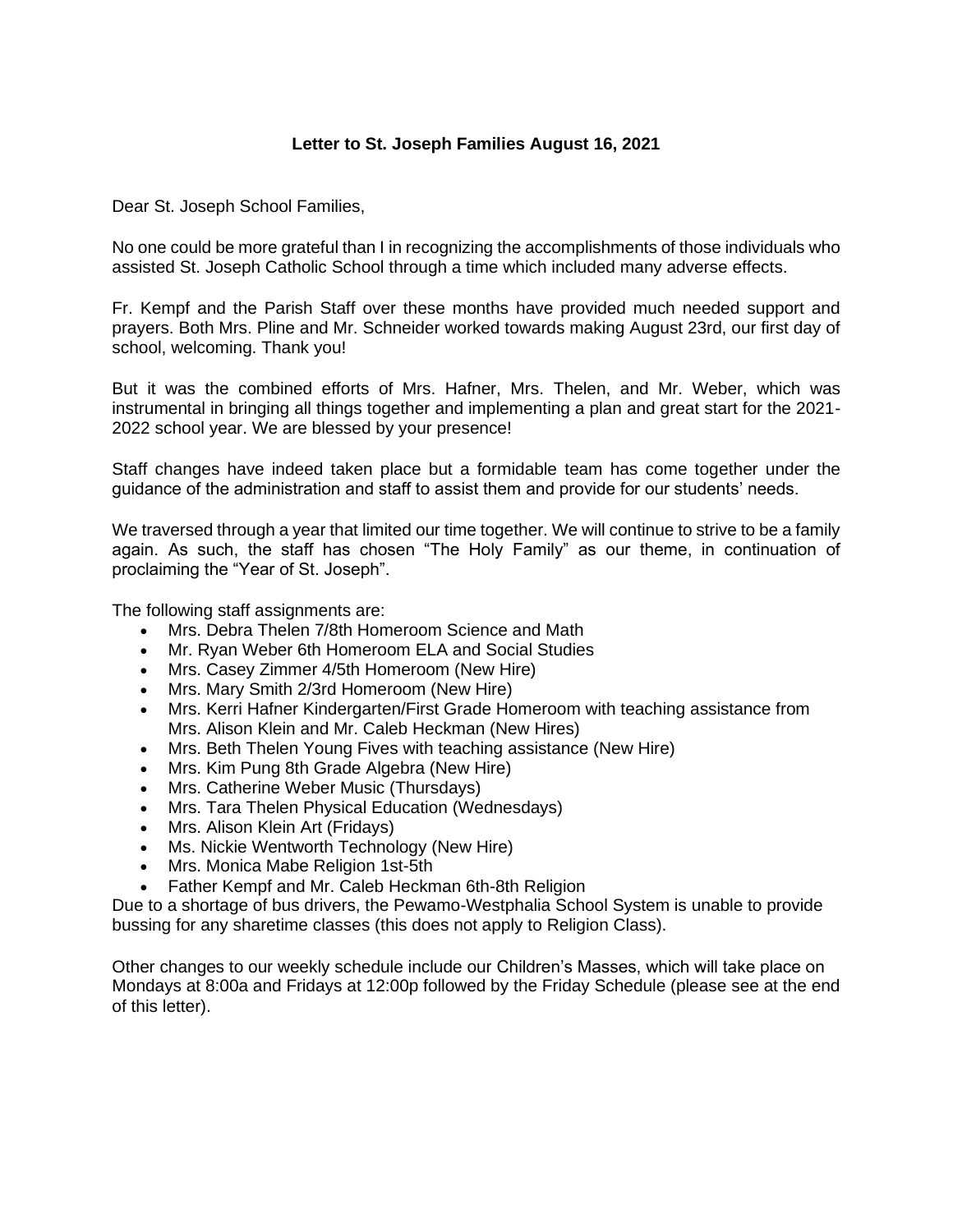One thing that has not changed is how students start their school day. Students, other than Kindergarteners and Young Fives, will go directly to the church each day for Prayer and Reflection (on August 23rd students will be directed to their assigned seating).

To allow our staff to integrate and facilitate learning, we will be conducting our Friday afternoons differently. Lunch/recess will begin at 11:15a (only on Fridays), Mass at 12:00p, and followed by Adoration.

While our teachers work collaboratively in planning the following week's lessons, our students will be involved in planned activities which include: tutoring, getting caught up on school work, guest presenters, and activities that focus on our children's Spiritual needs.

As our children gain knowledge and required skills, we welcome parent and family volunteers who wish to be stewards of our parish by offering up their time, talent, and treasure. Through coordinated efforts we will allow our children to be strengthened in their Catholic faith.

Most recently, parents received an informational letter in regards to how St. Joseph Catholic School will conduct its COVID-19 Preparedness Plan. Because we wish to keep large crowds to a minimum, we will not be conducting a traditional Open House. Families are encouraged to drop off school supplies and check out classrooms from 4:30p-5:30p on Sunday, August 22nd. There will be a Mass at 5:30p, followed by a presentation from guest speaker, Cami Mann on "Keeping Faith Alive Through the Year".

Many thanks to all who allowed us the opportunity and patience to return to what we expect to be a better year. See you Monday, August 23rd!

Disciples in Christ,

Mrs. Patricia O'Mara